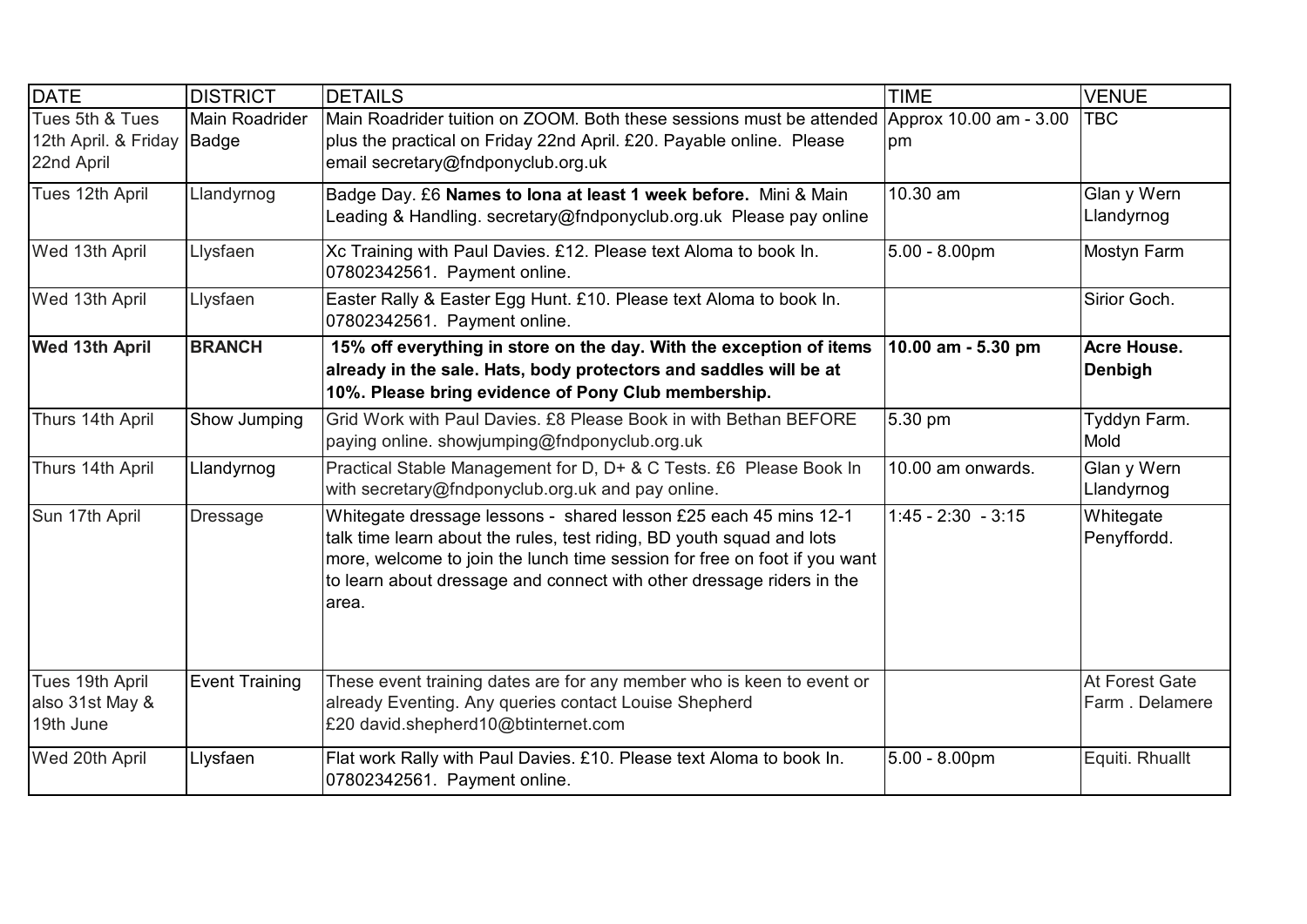| Thurs 21st April | <b>Branch Easter</b><br>Rally | Working rally for 10years & under. Please pay online. £10. Email Mari to TBC<br>book in. junior.rally@fndponyclub.org.uk at least 10 days before please.                                                                                                |                    | <b>TBC</b>                  |
|------------------|-------------------------------|---------------------------------------------------------------------------------------------------------------------------------------------------------------------------------------------------------------------------------------------------------|--------------------|-----------------------------|
| Thurs 21st April | Mini Roadrider<br>Badge       | Mini Roadrider Badge for members 7 years & over. This Badge is<br>needed before taking D Test at 8 years. Priority given to members who<br>are 8 & over and taking Tests this year. £6. Please email<br>secretary@fndponyclub.org before paying online. | 5.00 pm            | Clwydfro. Rhewl.            |
| Sat 23rd April   | Llandyrnog                    | Fun Day. Mountain Ride & games. £6. names to lona at least 1 week<br>before. secretary@fndponyclub.org.uk Please pay online                                                                                                                             | 10.30 am - 4.00 pm | Plas Dolben                 |
| Sat 23rd April   | <b>Dressage</b>               | Flatwork Lesson - £22.50 individual lesson 45 mins, £15 shared lesson<br>1 hour, £10 Group lesson 10 and under 1 hour (3-4 per group). Please                                                                                                           |                    | Ty Mawr.<br>Bodelwyddan     |
| Sun 24th April   | Area <sub>5</sub>             | <b>Horse &amp; Pony Care Competition.</b>                                                                                                                                                                                                               |                    |                             |
| Mon 25th April   | Llanasa                       | Flat Working Rally. £8. Please email Llanasa@fndponyclub.org.uk to<br>Book a space before paying online.                                                                                                                                                | 6.00pm - 8.00pm    | Coleg Cambria.<br>Northop   |
| Tues 26th April  | Llandyrnog                    | Older members Rally.£6 16 years & over OR C+ standard & above.<br>Names to secretary@fndponyclub.org.uk Please pay online                                                                                                                               | 6.30 pm - 8.30 pm  | <b>HR</b> Arena<br>Llanynys |
| Wed 27th April   | Llysfaen                      | Working Rally £10. Please text Aloma to book In. 07802342561.<br>Payment online.                                                                                                                                                                        | 5.00 - 8.00 pm     | Sirior Goch.                |
| Wed 4th May      | Llysfaen                      | Xc Training with Paul Davies. £12. Please text Aloma to book In.<br>07802342561. Payment online.                                                                                                                                                        | $5.00 - 8.00$ pm   | <b>Mostyn Farm</b>          |
| Thurs 5th May    | Show Jumping                  | Show Jumping Training. £8 Please Book in with Bethan BEFORE<br>paying online. showjumping@fndponyclub.org.uk                                                                                                                                            | 5.00 pm            | <b>Dyfnog Stud</b>          |
| Mon 9th May      | Llanasa                       | Working Rally. £8. Please email Llanasa@fndponyclub.org.uk to Book a 6.00pm - 8.00pm<br>space before paying online.                                                                                                                                     |                    | Coleg Cambria.<br>Northop   |
| Wed 11th May     | Llysfaen                      | Working Rally £10. Please text Aloma to book In. 07802342561.<br>Payment online. Richard Jones jumping techniques and general rally for<br>younger riders if we have 2 lessons at once                                                                  | 5.00 - 8.00 pm     | Equiti. Rhuallt             |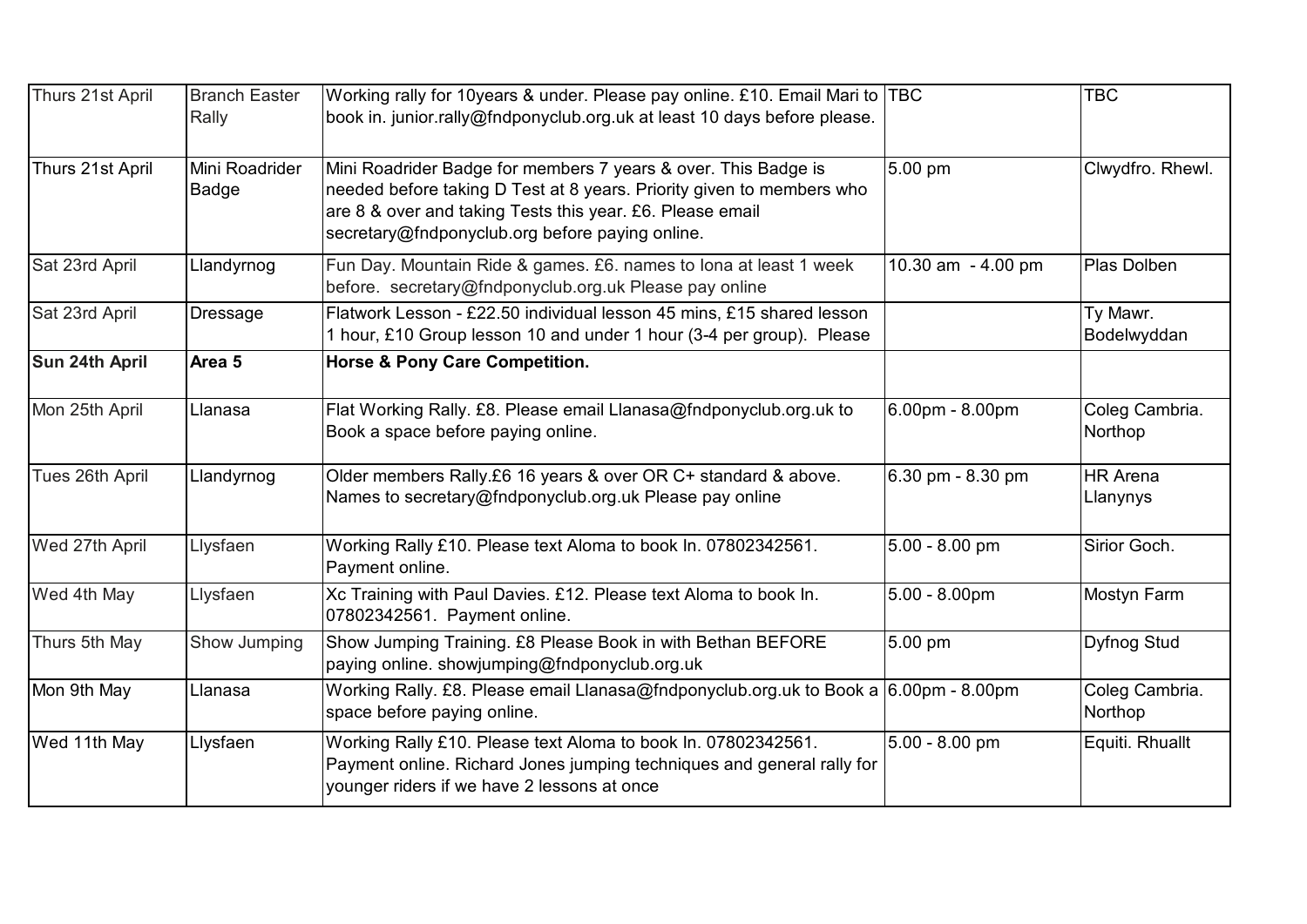| Thurs 12th May | Mini Roadrider<br><b>Badge</b> | Mini Roadrider Badge for members 7 years & over. Priority given to<br>members who are 8 & over and taking Tests this year. £6. Please email<br>secretary@fndponyclub.org before paying online.                                                                                                                                                                                                                                    | 5.00 pm              | Clwydfro. Rhewl.          |
|----------------|--------------------------------|-----------------------------------------------------------------------------------------------------------------------------------------------------------------------------------------------------------------------------------------------------------------------------------------------------------------------------------------------------------------------------------------------------------------------------------|----------------------|---------------------------|
| Sat 14th May   | <b>XC Training</b>             | Cross country training. £35. Please contact Louise before Booking In &<br>Paying. david.shepherd10@btinternet.com                                                                                                                                                                                                                                                                                                                 |                      | <b>Somerford Park</b>     |
| Sun 15th May   | <b>Dressage</b>                | Whitegate dressage lessons - Open to riders of all ages riding<br>independantly off the lead, shared lesson £25 each 45 mins. There is<br>also a free talk 12-1- learn about the rules, test riding, BD youth squad<br>and lots more, welcome to join the lunch time session for free on foot if<br>you want to learn about dressage and connect with other dressage<br>riders in the area. Limited availability so book on early | $1:45 - 2:30 - 3:15$ | Whitegate<br>Penyffordd.  |
| Tues 17th May  | XC Training                    | XC Training. £12 Please Book in with Bethan BEFORE paying online.<br>showjumping@fndponyclub.org.uk                                                                                                                                                                                                                                                                                                                               |                      | <b>Mostyn Farm</b>        |
| Wed 18th May   | Llysfaen                       | Working Rally £10. Please text Aloma to book In. 07802342561.<br>Payment online. Paul Davies Flatwork techniques and general rally for<br>younger riders if we have 2 lessons at once                                                                                                                                                                                                                                             | $5.00 - 8.00$ pm     | Equiti. Rhuallt           |
| Thurs 19th May | Llandyrnog                     | Practical Stable Management for D, D+ & C Tests. £6 Please Book In<br>with secretary@fndponyclub.org.uk and pay online.                                                                                                                                                                                                                                                                                                           | <b>TBC</b>           | <b>TBC</b>                |
| Sat 21st May   | <b>Branch Tests</b>            | D, D+ & C Tests. Please contact lona for details.<br>secretary@fndponyclub.org.uk                                                                                                                                                                                                                                                                                                                                                 | Afternoon            | Glan y Wern<br>Llandyrnog |
| Mon 23rd May   | Llanasa                        | Flat Working Rally. £8. Please email Llanasa@fndponyclub.org.uk to<br>Book a space before paying online.                                                                                                                                                                                                                                                                                                                          | 6.00pm - 8.00pm      | Coleg Cambria.<br>Northop |
| Wed 25th May   | Llysfaen                       | Working Rally £10. Please text Aloma to book In. 07802342561.<br>Payment online.                                                                                                                                                                                                                                                                                                                                                  | $5.00 - 8.00$ pm     | Sirior Goch.              |
| Thurs 26th May | Show Jumping                   | Grid Work £8 Please Book in with Bethan BEFORE paying online.<br>showjumping@fndponyclub.org.uk                                                                                                                                                                                                                                                                                                                                   |                      | Ty Mawr.<br>Bodelwyddan   |
| Sat 28th May   | Show Jumping                   | Training with Richard Carruthers. £20 Please Book in with Bethan<br>BEFORE paying online. showjumping@fndponyclub.org.uk                                                                                                                                                                                                                                                                                                          |                      | Delamere                  |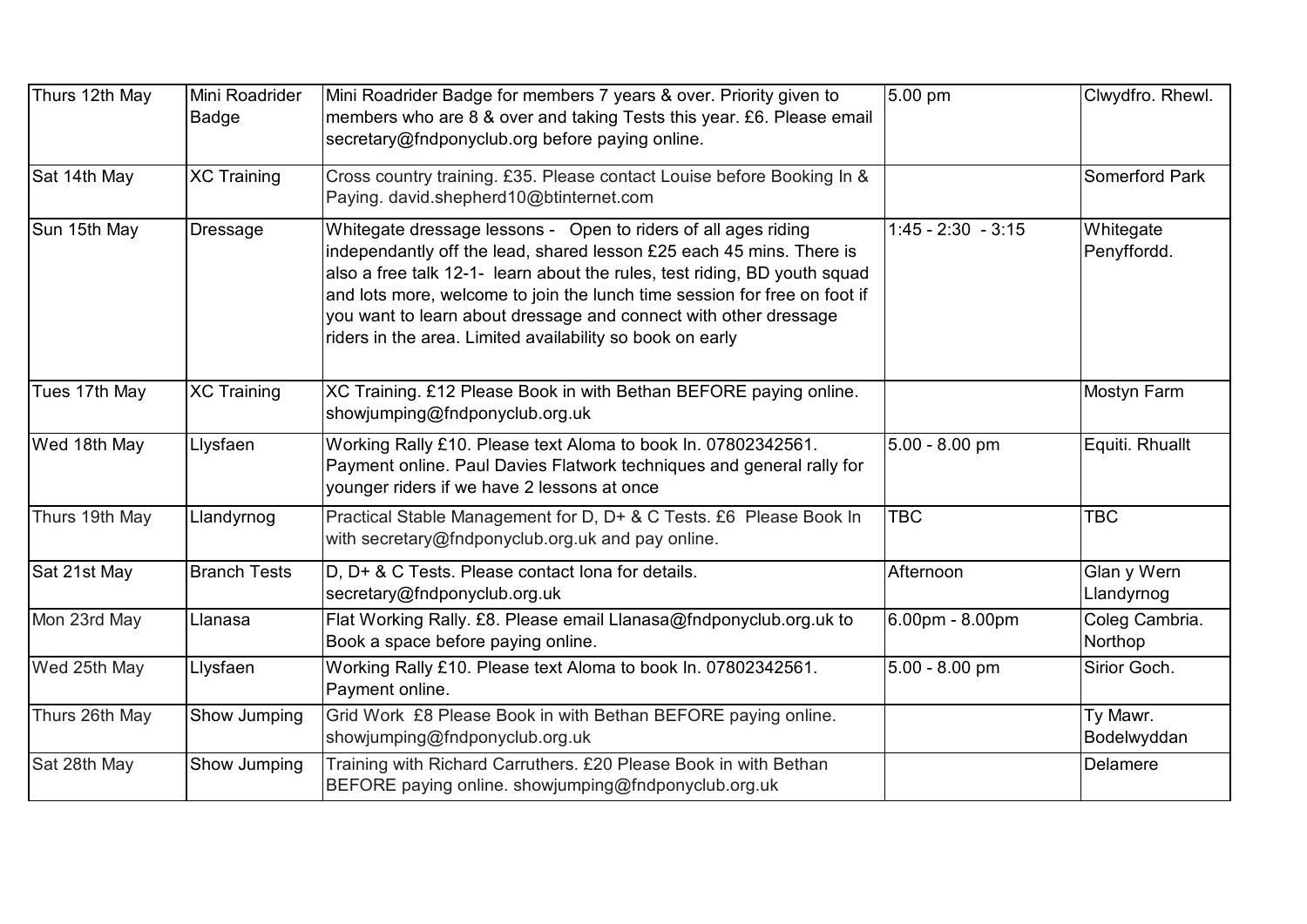| Sat 28th May                                    | <b>Dressage</b>       | Flatwork Lesson - £22.50 individual lesson 45 mins, £15 shared lesson<br>hour, Please book with Rebecca Miller before paying online<br>dressage@fndponyclub.org.uk    |                  | Ty Mawr.<br>Bodelwyddan                  |
|-------------------------------------------------|-----------------------|-----------------------------------------------------------------------------------------------------------------------------------------------------------------------|------------------|------------------------------------------|
| Sun 29th May                                    | Area <sub>5</sub>     | <b>Area 5 Mounted Games Competition.</b>                                                                                                                              |                  | <b>Glan y Wern</b><br>Llandyrnog         |
| Tues 19th April<br>also 31st May &<br>19th June | <b>Event Training</b> | These event training dates are for any member who is keen to event or<br>already Eventing. Any queries contact Louise Shepherd<br>£20 david.shepherd10@btinternet.com |                  | <b>At Forest Gate</b><br>Farm. Delamere  |
| Thurs 2nd - Sat<br>3rd June                     | <b>Branch</b>         | <b>Mini Camp</b>                                                                                                                                                      |                  | <b>Glan y Wern</b><br>Llandyrnog         |
| Wed 1st June                                    | Llysfaen              | WHP Rally for older members. £12. Please text Aloma to book In.<br>07802342561. Payment online.                                                                       | $5.00 - 8.00$ pm | Debbie Greys                             |
| Thurs 2nd June                                  | Show Jumping          | Show Jumping Training. £8 Please Book in with Bethan BEFORE<br>paying online. showjumping@fndponyclub.org.uk                                                          | 5.00 pm          | <b>Dyfnog Stud</b>                       |
| Sun 5th June                                    | Competition           | <b>Combined Training Competition</b>                                                                                                                                  |                  | <b>Dyfnog Stud</b>                       |
| Mon 6th June                                    | Llanasa               | Working Rally. £8. Please email Llanasa@fndponyclub.org.uk to Book a 6.00pm - 8.00pm<br>space before paying online.                                                   |                  | <b>Highfield Livery</b><br>Yard. Northop |
| Wed 8th June                                    | Llysfaen              | Xc Training with Paul Davies. £12. Please text Aloma to book In.<br>07802342561. Payment online.                                                                      | $5.00 - 8.00$ pm | Mostyn Farm                              |
| Sat 11th June                                   | <b>XC Training</b>    | Cross country training. £30. Please contact Louise before Booking In &<br>Paying. david.shepherd10@btinternet.com                                                     |                  | <b>Kelsall Hill</b>                      |
| Sun 12th June                                   | <b>AREA 5 Dri Tri</b> | Beginners Triathlon. NO SWIM. bean bags, running and<br>Showjumping.                                                                                                  |                  | <b>Mostyn Farm</b>                       |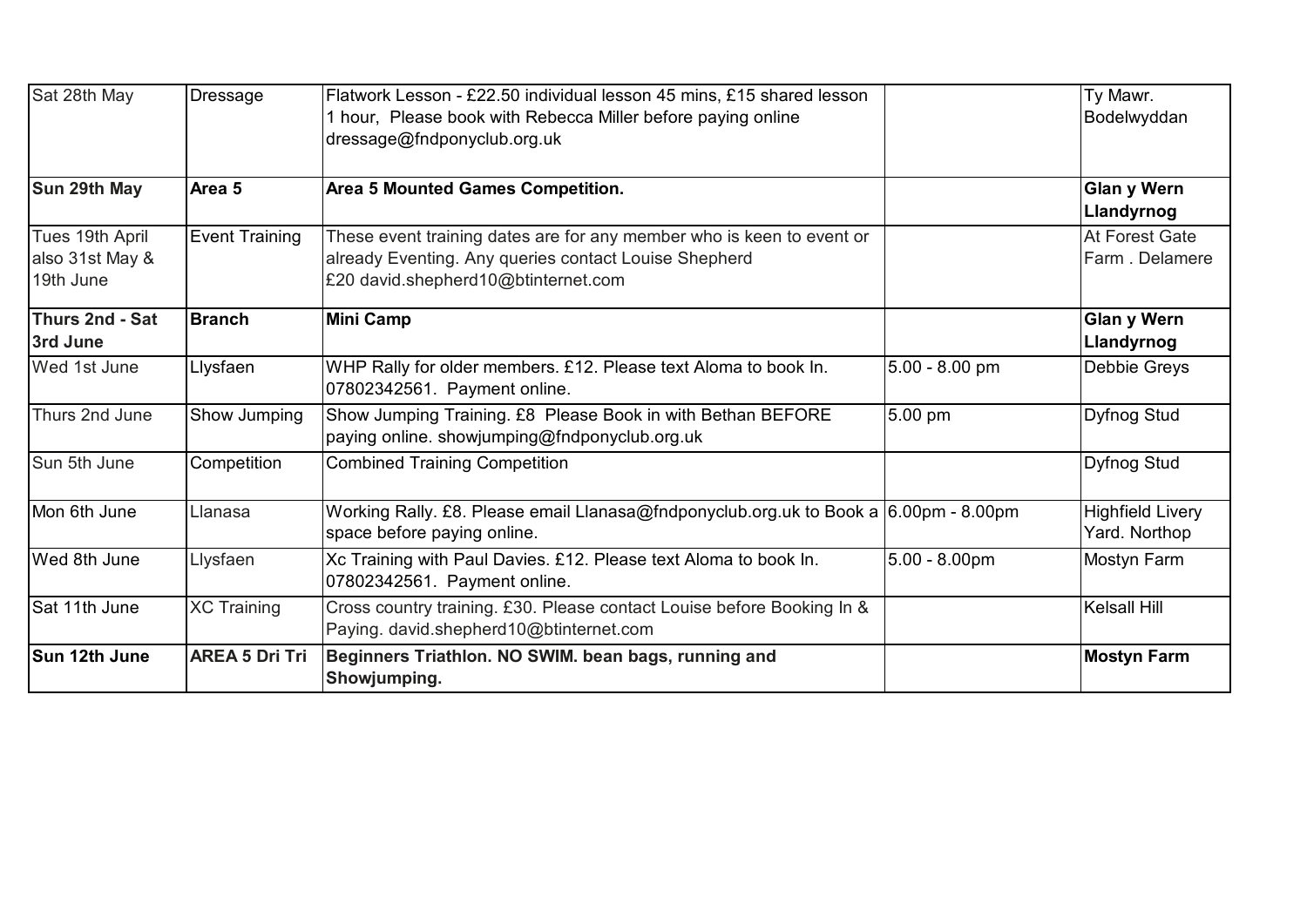| Sun 12th June                                   | <b>Dressage</b>          | Whitegate dressage lessons - Open to riders of all ages riding<br>independantly off the lead, shared lesson £25 each 45 mins. There is<br>also a free talk 12-1- learn about the rules, test riding, BD youth squad<br>and lots more, welcome to join the lunch time session for free on foot if<br>you want to learn about dressage and connect with other dressage<br>riders in the area. Limited availability so book on early | $1:45 - 2:30 - 3:15$ | Whitegate<br>Penyffordd.                 |
|-------------------------------------------------|--------------------------|-----------------------------------------------------------------------------------------------------------------------------------------------------------------------------------------------------------------------------------------------------------------------------------------------------------------------------------------------------------------------------------------------------------------------------------|----------------------|------------------------------------------|
| Mon 13th June                                   | Llanasa                  | Grid Training Rally £8. Please email Llanasa@fndponyclub.org.uk to<br>Book a space before paying online.                                                                                                                                                                                                                                                                                                                          | 6.00pm - 8.00pm      | <b>Highfield Livery</b><br>Yard. Northop |
| Wed 15th June                                   | Llysfaen                 | WHP Rally for all ages.£12. Please text Aloma to book In.<br>07802342561. Payment online.                                                                                                                                                                                                                                                                                                                                         | $5.00 - 8.00$ pm     | <b>Debbie Greys</b>                      |
| Thurs 16th June                                 | Llandyrnog               | Working Rally for all abilities. £6. Names to lona at least 1 week before.<br>secretary@fndponyclub.org.uk Please pay online                                                                                                                                                                                                                                                                                                      | 6.00pm - 8.00pm      |                                          |
| Tues 19th April<br>also 31st May &<br>19th June | <b>Event Training</b>    | These event training dates are for any member who is keen to event or<br>already Eventing. Any queries contact Louise Shepherd<br>£20 david.shepherd10@btinternet.com                                                                                                                                                                                                                                                             |                      | At Forest Gate<br>Farm. Delamere         |
| Mon 20th June                                   | Llanasa                  | Flat Working Rally. £8. Please email Llanasa@fndponyclub.org.uk to<br>Book a space before paying online.                                                                                                                                                                                                                                                                                                                          | 6.00pm - 8.00pm      | <b>Highfield Livery</b><br>Yard. Northop |
| Wed 22nd June                                   | Llysfaen &<br>Camp Rally | Working Rally & Assessment rally for camp.£10. Please text Aloma to<br>book In. 07802342561. Payment online. Paul Davies Flatwork<br>techniques and general rally for younger riders if we have 2 lessons at<br>once                                                                                                                                                                                                              | 5.30 pm              | Glan y Wern<br>Llandyrnog                |
| Thurs 23rd June                                 | <b>XC Training</b>       | XC Training.£12 Please Book in with Bethan BEFORE paying online.<br>showjumping@fndponyclub.org.uk                                                                                                                                                                                                                                                                                                                                |                      | <b>Mostyn Farm</b>                       |
| Sat 25th June                                   | Show Jumping             | Training with Richard Carruthers. £20 Please Book in with Bethan<br>BEFORE paying online. showjumping@fndponyclub.org.uk                                                                                                                                                                                                                                                                                                          |                      | Delamere                                 |
| Sat 25th June                                   | <b>Dressage</b>          | Flatwork Lesson - £22.50 individual lesson 45 mins, £15 shared lesson<br>1 hour, Please book with Rebecca Miller before paying online                                                                                                                                                                                                                                                                                             |                      | Ty Mawr.<br>Bodelwyddan                  |
| Sat/Sun 25th &<br>26th June                     | <b>AREA 5</b>            | Area 5/10 & 18 Tetrathlon Qualifier for all ages.                                                                                                                                                                                                                                                                                                                                                                                 |                      | <b>Mostyn Farm</b>                       |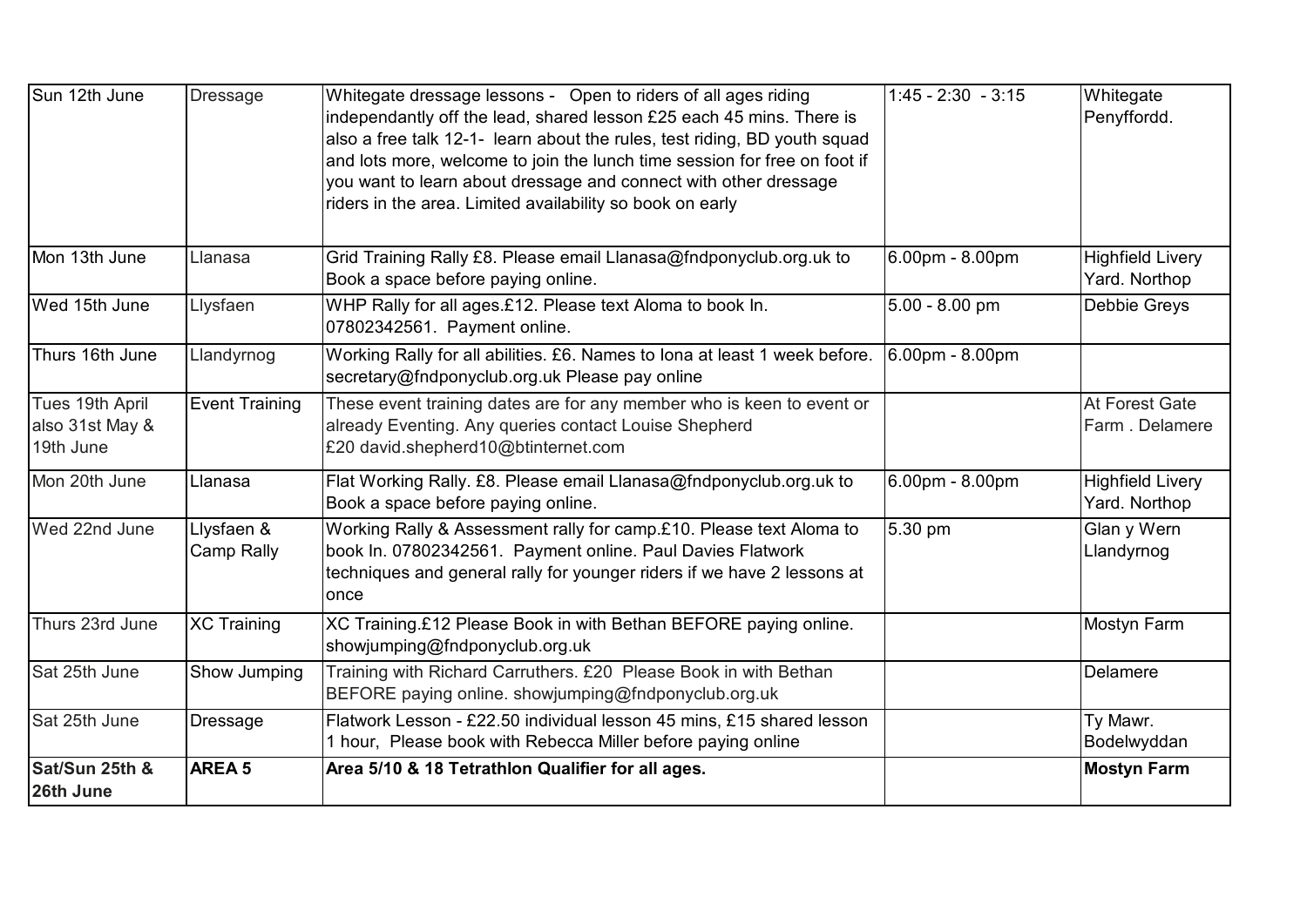| Mon 27th June          | Llanasa           | Grid Training Rally £8. Please email Llanasa@fndponyclub.org.uk to<br>Book a space before paying online.                                                                               | 6.00pm - 8.00pm   | <b>Highfield Livery</b><br>Yard. Northop |
|------------------------|-------------------|----------------------------------------------------------------------------------------------------------------------------------------------------------------------------------------|-------------------|------------------------------------------|
| Tues 28th June         | Show Jumping      | Grid Work £8 Please Book in with Bethan BEFORE paying online.<br>showjumping@fndponyclub.org.uk                                                                                        | 5.30 pm           | Tyddyn Farm.<br>Mold                     |
| Wed 29th June          | Llysfaen          | Working Rally £10. Please text Aloma to book In. 07802342561.<br>Payment online.                                                                                                       | $5.00 - 8.00$ pm  | Sirior Goch.                             |
| Thurs 30th June        | Llandyrnog        | Working Rally for all abilities. £6. Names to lona at least 1 week before.<br>secretary@fndponyclub.org.uk Please pay online                                                           | 6.00pm - 8.00pm   | Plas Dolben                              |
| Sat 2nd July           | <b>AREA 5</b>     | <b>SJ Competition</b>                                                                                                                                                                  |                   | Southview.<br><b>Cheshire</b>            |
| Sun 3rd July           | <b>AREA 5</b>     | <b>70 cms Eventing Competition</b>                                                                                                                                                     |                   | <b>Mostyn Farm</b>                       |
| Mon 4th July           | Llanasa           | Working Rally. £8. Please email Llanasa@fndponyclub.org.uk<br>to<br>Book a space before paying online.                                                                                 | 6.00pm - 8.00pm   | <b>Highfield Livery</b><br>Yard. Northop |
| Wed 6th July           | Llysfaen          | Working Rally £10. Please text Aloma to book In. 07802342561.<br>Payment online. Richard Jones jumping techniques and general rally for<br>younger riders if we have 2 lessons at once | 5.00 pm - 8.00 pm | Glan y Wern<br>Llandyrnog                |
| Wed 6th July           | <b>Dressage</b>   | Test Riding Practice - £22.50 individual lesson 45 mins, £15 shared<br>lesson 1 hour, Please book with Rebecca Miller before paying online<br>dressage@fndponyclub.org.uk              | Evening           | Glan y Wern<br>Llandyrnog                |
| Fri 8th July           | <b>Dressage</b>   | Test Riding Practice - £22.50 individual lesson 45 mins, £15 shared<br>lesson 1 hour, Please book with Rebecca Miller before paying online<br>dressage@fndponyclub.org.uk              | Evening           | Glan y Wern<br>Llandyrnog                |
| Sun 10th July          | AREA <sub>5</sub> | <b>Dressage Competition</b>                                                                                                                                                            |                   | <b>Glan y Wern</b><br>Llandyrnog         |
| Mon 11th - Fri<br>15th | <b>AREA 5</b>     | 16+ Camp                                                                                                                                                                               |                   | <b>Somerford Park</b>                    |
| Wed 13th July          | Llysfaen          | Xc Training with Paul Davies. £10. Please text Aloma to book In.<br>07802342561. Payment online.                                                                                       | $5.00 - 8.00$ pm  | <b>Mostyn Farm</b>                       |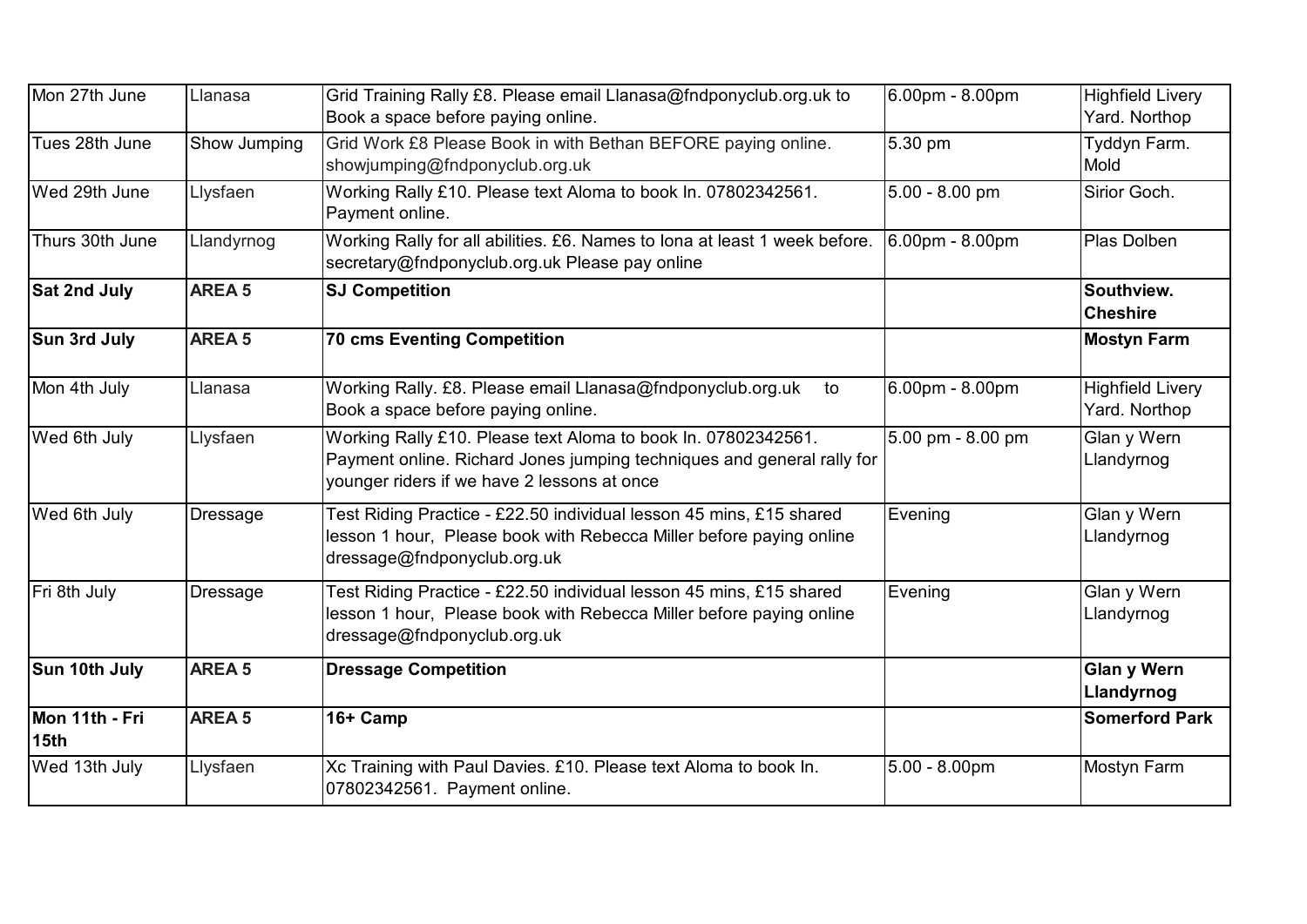| Thurs 14th July                      | Llandyrnog    | Working Rally for all abilities. £6. Names to lona at least 1 week before. $ 6.00$ pm - 8.00pm<br>secretary@fndponyclub.org.uk Please pay online                                                                                                                                                                                                                                                                                  |                      | Plas Dolben                              |
|--------------------------------------|---------------|-----------------------------------------------------------------------------------------------------------------------------------------------------------------------------------------------------------------------------------------------------------------------------------------------------------------------------------------------------------------------------------------------------------------------------------|----------------------|------------------------------------------|
| Sat 16th July                        | <b>AREA 5</b> | <b>Horse Trials Competition</b>                                                                                                                                                                                                                                                                                                                                                                                                   |                      | <b>Somerford Park</b>                    |
| Sun 24th - Wed<br>27th July          | <b>Branch</b> | <b>Main Camp</b>                                                                                                                                                                                                                                                                                                                                                                                                                  |                      | <b>Mostyn Farm</b>                       |
| Mon 1st Aug                          | Llanasa       | Working Rally. £8. Please email Llanasa@fndponyclub.org.uk<br>to<br>Book a space before paying online.                                                                                                                                                                                                                                                                                                                            | 6.00pm - 8.00pm      | <b>Highfield Livery</b><br>Yard. Northop |
| Wed 6th Aug                          | Competition   | ODE. Combined Training & Dressage Competition                                                                                                                                                                                                                                                                                                                                                                                     |                      | Mostyn Farm                              |
| Mon 8th Aug                          | Llanasa       | Grid Training Rally £8. Please email Llanasa@fndponyclub.org.uk to<br>Book a space before paying online.                                                                                                                                                                                                                                                                                                                          | 6.00pm - 8.00pm      | <b>Highfield Livery</b><br>Yard. Northop |
| Tues 9th Aug                         | Show Jumping  | Show Jumping Training. £8 Please Book in with Bethan BEFORE<br>paying online. showjumping@fndponyclub.org.uk                                                                                                                                                                                                                                                                                                                      |                      | Ty Mawr<br>Bodelwyddan                   |
| Thurs 11th Aug                       | Llandyrnog    | Fun Show. Dressage, SJ, Handy Pony & Games. Entry £20 for the day.<br>Please email secretary@fndponyclub.org.uk for more details on Classes<br>letc.                                                                                                                                                                                                                                                                              |                      | Plas Dolben,<br>Llangynhafal             |
| Fri 12th - Sun 21st PONY CLUB<br>Aug |               | <b>CHAMPIONSHIPS</b>                                                                                                                                                                                                                                                                                                                                                                                                              |                      | Offchurch Bury<br><b>CV33 9AR</b>        |
| Sun 14th Aug                         | Dressage      | Whitegate dressage lessons - Open to riders of all ages riding<br>independantly off the lead, shared lesson £25 each 45 mins. There is<br>also a free talk 12-1- learn about the rules, test riding, BD youth squad<br>and lots more, welcome to join the lunch time session for free on foot if<br>you want to learn about dressage and connect with other dressage<br>riders in the area. Limited availability so book on early | $1:45 - 2:30 - 3:15$ | Whitegate<br>Penyffordd.                 |
| Mon 15th Aug                         | Llanasa       | Flat Working Rally. £8.Please email Llanasa@fndponyclub.org.uk to<br>Book a space before paying online.                                                                                                                                                                                                                                                                                                                           | 6.00pm - 8.00pm      | <b>Highfield Livery</b><br>Yard. Northop |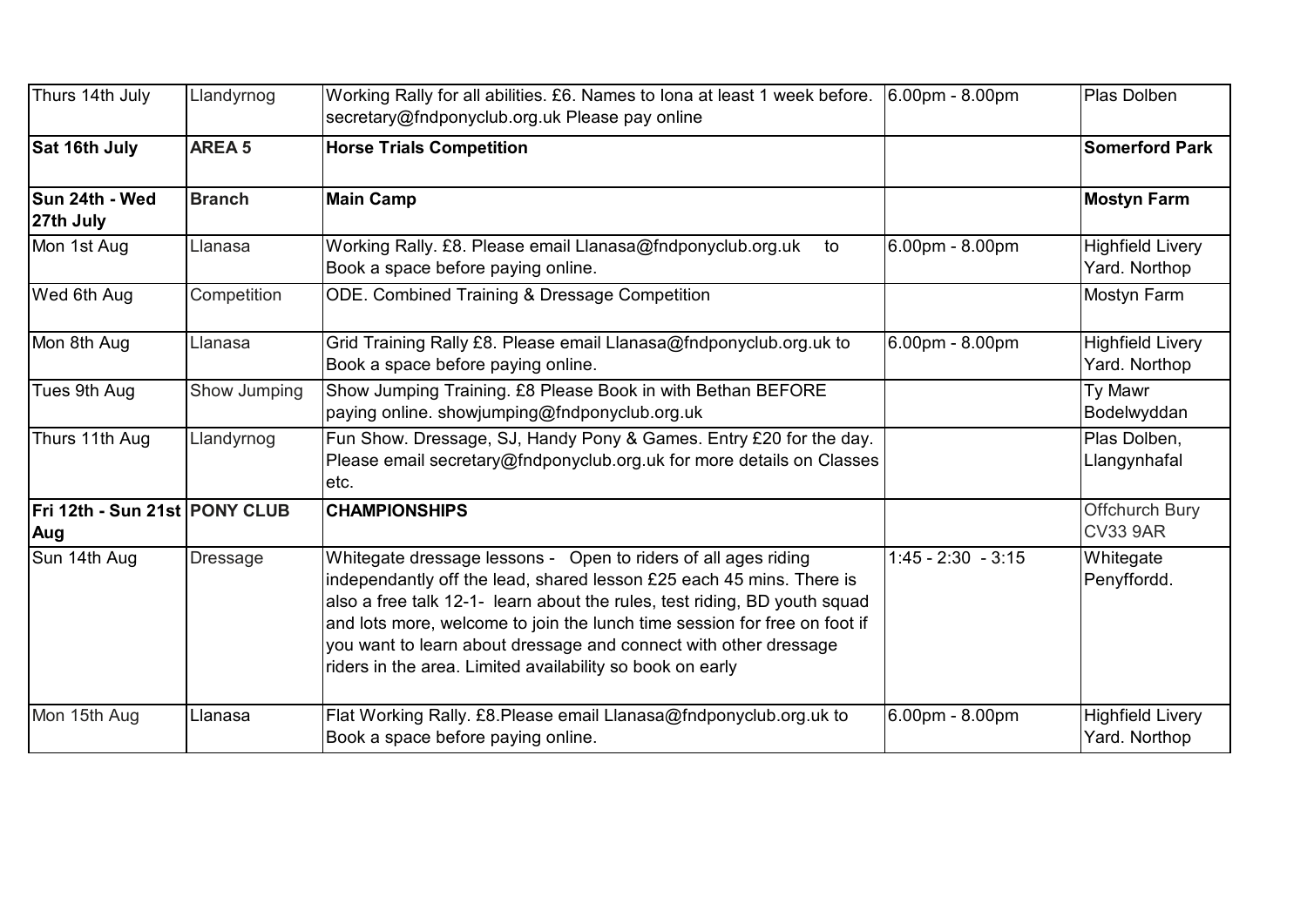| Wed 17th Aug   | Fun Dri Tri         | Fun dry Tri for tiny tots up. £8 This will be a fun day with bean bag                                                                                                                                                                                                                                                                                                                                                             |                      | Glan y Wern               |
|----------------|---------------------|-----------------------------------------------------------------------------------------------------------------------------------------------------------------------------------------------------------------------------------------------------------------------------------------------------------------------------------------------------------------------------------------------------------------------------------|----------------------|---------------------------|
|                |                     | throwing, xc riding (suitable for all levels) and running. We don't have                                                                                                                                                                                                                                                                                                                                                          |                      | Llandyrnog                |
|                |                     | any shooting but over 8's can join in and have a go for fun. Tetrathlon is                                                                                                                                                                                                                                                                                                                                                        |                      |                           |
|                |                     | a lot of fun so come and have a go! Please contact Mari to book in.                                                                                                                                                                                                                                                                                                                                                               |                      |                           |
|                |                     | junior.rally@fndponyclub.org.uk at least 10 days before.                                                                                                                                                                                                                                                                                                                                                                          |                      |                           |
| Tues 23rd Aug  | <b>Picnic Rally</b> | Rally picnic and milkshake. £5 Suitable for tiny tots up to age 10. After                                                                                                                                                                                                                                                                                                                                                         |                      | Carreg y Llech,           |
|                |                     | the rally enjoy a picnic and milkshake with your friends at Carreg milk                                                                                                                                                                                                                                                                                                                                                           |                      | Treuddyn                  |
| Thurs 25th Aug | Llandyrnog          | One Day Event. £20 Please email for more details on classes from                                                                                                                                                                                                                                                                                                                                                                  |                      | Plas Dolben,              |
|                |                     | secretary@fndponyclub.org.uk                                                                                                                                                                                                                                                                                                                                                                                                      |                      | Llangynhafal              |
| Sat 10th Sep & | Llandyrnog          | Hunter Trials & Tetrathlon. £15 for HT only. More details on classes from                                                                                                                                                                                                                                                                                                                                                         |                      | Plas Dolben,              |
| Sun 11th Sep   |                     | secretary@fndponyclub.org.uk                                                                                                                                                                                                                                                                                                                                                                                                      |                      | Llangynhafal              |
| Sun 11th Sep   | <b>Dressage</b>     | Whitegate dressage lessons - Open to riders of all ages riding<br>independantly off the lead, shared lesson £25 each 45 mins. There is<br>also a free talk 12-1- learn about the rules, test riding, BD youth squad<br>and lots more, welcome to join the lunch time session for free on foot if<br>you want to learn about dressage and connect with other dressage<br>riders in the area. Limited availability so book on early | $1:45 - 2:30 - 3:15$ | Whitegate<br>Penyffordd.  |
| Mon 12th Sep   | Llanasa             | Working Rally. £8. Please email Llanasa@fndponyclub.org.uk to Book a $6.00$ pm - 8.00pm<br>space before paying online.                                                                                                                                                                                                                                                                                                            |                      | Coleg Cambria.<br>Northop |
| Mon 26th Sep   | Llanasa             | Flat Working Rally. £8. Please email Llanasa@fndponyclub.org.uk to<br>Book a space before paying online.                                                                                                                                                                                                                                                                                                                          | 6.00pm - 8.00pm      | Coleg Cambria.<br>Northop |
|                | Tetrathlon          | Tetrathlon Shooting Training every Monday with Meg Green at Ty'r Aer.                                                                                                                                                                                                                                                                                                                                                             |                      |                           |
|                |                     | Bodfari. 6.00pm. Guns supplied. Please contact Meg to Book In.                                                                                                                                                                                                                                                                                                                                                                    |                      |                           |
|                |                     |                                                                                                                                                                                                                                                                                                                                                                                                                                   |                      |                           |
|                |                     | <b>SHOW DATES FOR YOUR DIARY</b>                                                                                                                                                                                                                                                                                                                                                                                                  |                      |                           |
|                |                     |                                                                                                                                                                                                                                                                                                                                                                                                                                   |                      |                           |